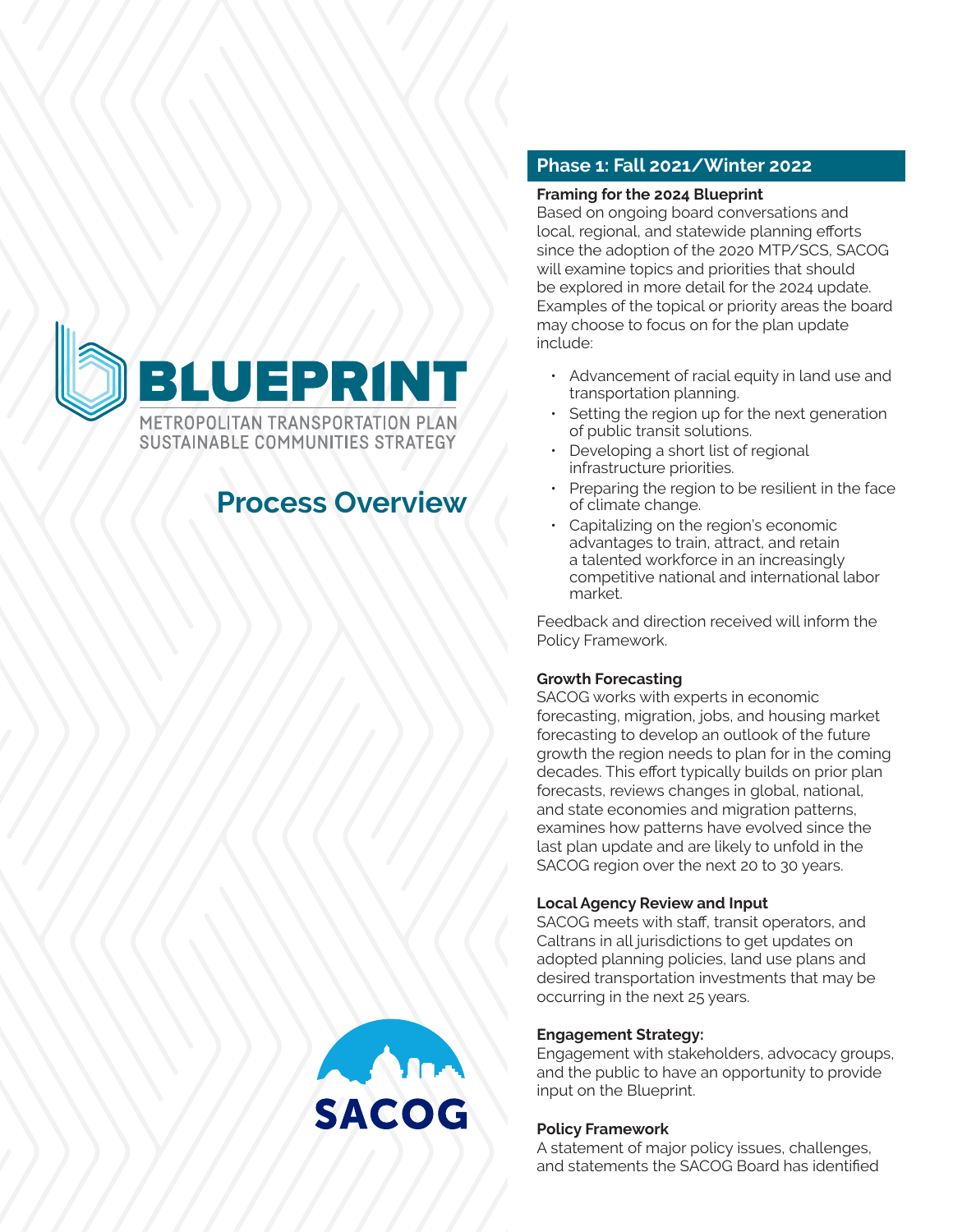BLUEPRINT

as priorities to be addressed in the region's longrange transportation plan. The framework will act as an overarching guide for all the planning work that follows until plan adoption.

### **Phase 2: Spring/Summer 2022**

#### **Transportation Call for Projects and Land Use Assumptions Review**

Cities, counties, transit operators, and Caltrans nominate transportation investments for SACOG to consider for the plan update. Cities and counties also review assumptions about existing land use conditions, provide updates on local planning and building efforts, and work with SACOG to develop assumptions about the total capacity in existing plans for new jobs and housing. This work informs pathways that look to accommodate the growth forecast developed during Phase 1 and test the policy objectives and regional priorities identified in the Policy Framework.

### **Pathway Development**

SACOG analyzes multiple future community growth pathways for center/corridor communities, established communities, developing communities, rural residential communities, pricing strategies, and transportation project packages with various emphases. This work is led by SACOG staff under direction of the SACOG board, guided by the Policy Framework, and in close coordination with stakeholders, member cities and counties, and partner agencies.

# **Phase 3: Summer/Fall 2022**

### **Test Land Use and Transportation Pathways**

Pathways created during Phase 2 are evaluated using SACOG's travel demand model, financial forecast, and other tools to determine how varying strategies and investment packages contribute to the region's ability to meet state and federal requirements (such as achieving our greenhouse gas reduction target), as well as how they advance other regional goals and objectives.

### **Public Workshops and Feedback**

Eight public workshops will be held across

the region. Following state guidelines, one workshop will be held in each county and three in Sacramento County to provide the public with information and tools to understand issues and policy choices. In the past SACOG has provided robust public comment opportunities, the workshops are a requirement in SB 375. SACOG staff will also pursue online feedback and education opportunities such as virtual workshops and online surveys. Throughout the development of the Blueprint, SACOG will provide regular updates via email, public meetings, and is available to provide presentations to public agencies and advocacy or community-based organizations interested in learning more or providing input on the plan update process.

# **Phase 4: Winter 2022/2023**

### **Adopt Preferred Pathway Framework**

The SACOG board will adopt a Framework based on the pathway testing, input from member agencies, advisory groups, and public workshops, and policy discussions of the preceding year. This framework will describe the priorities and strategies for the final Blueprint. SACOG staff use this to finalize the land use forecast and transportation investments if the final plan.

# **Phase 5: Spring/Summer 2023**

### **Create and Vet Preferred Pathway**

SACOG staff creates the final land use forecast, revenue assumptions, and transportation investment list based on the priorities and direction outlined in the Preferred Pathway Framework. Local agencies and board members review and edit before assumptions are finalized..

### **Elected Official Info Sessions**

Pursuant to state guidelines, informational sessions are held with elected officials in each county (one per county). These sessions are intended to be an opportunity for elected officials to provide to learn about and provide feedback on the draft Blueprint.

### **Adopt Preferred Pathway**

Board approves the final assumptions for the plan.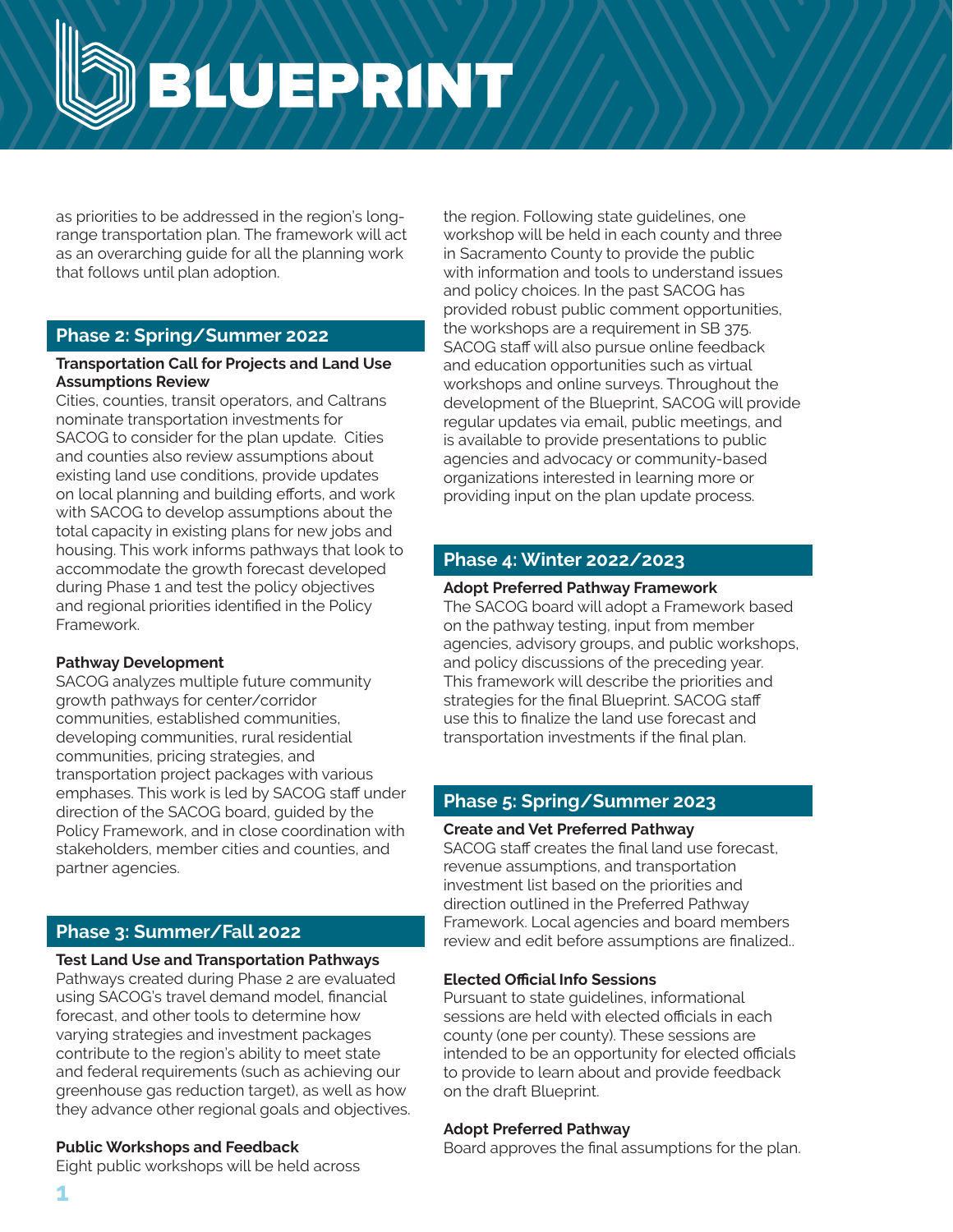#### **Final Analysis, Plan and Draft EIR Writing**

Once assumptions are finalized, SACOG staff begins writing the Environmental Impact Report (EIR), plan document, and technical appendices. During this phase, SACOG also refines the policies described in Policy Framework adopted at the end of Phase 1, develops other supportive strategies and actions, and identifies roles and responsibilities for plan implementation. This work also includes gathering documentation needed to submit the final plan to federal and state agencies for approval. Both the plan and EIR are structured in a way to provide multiple benefits for transportation and land use projects that are consistent with the plan's policies and investment strategies.

One key example of this are the pathways to CEQA streamlining made possible by Senate Bill 375. These include:

- Streamlined review and analysis of residential or mixed-use projects consistent with the SCS;
- Modified review and analysis, through an expedited Sustainable Communities Environmental Assessment (SCEA), for Transit Priority Projects (TPPs) that are consistent with the SCS; and,
- A complete CEQA exemption for TPPs that are consistent with the SCS and meet a specific list of other requirements. In each of these cases, this Blueprint EIR will serve as a first-tier environmental document under CEQA.

# **Phase 6: Fall 2023/Winter 2024**

**Release Plan and EIR for Public Comments**

The SACOG board will release the plan for a 60 day review period in which the draft plan and EIR are open for public comment.

#### **Response to Comments and Final EIR**

SACOG addresses comments on the plan and EIR as best as possible in advance of adoption. This may include making clarifications, edits, and additions to the plan narrative, policies, strategies, or other elements in preparation for vinal adoption and certification by the SACOG board.

### **Phase 7: Winter/Spring 2024**

#### **Plan Adoption**

Board adopts the final plan and certifies the EIR. SACOG submits technical documentation to the Federal Highway Administration, Federal Transit Authority, and greenhouse gas (GHG) reduction documentation to the California Air Resources Board for review. SACOG also submits the plan to Caltrans and the California Transportation Commission along with a checklist documenting that the plan meets all federal and state requirements. SACOG works with each of these agencies to provide additional supporting or technical documentation before receiving final approval of the plan.

#### **Plan Approval**

Federal and state agencies make a determination about whether the MTP and SCS satisfy requirements, including conforming with the federal Clean Air Act and the state assigned GHG reduction target.

*This document is subject to change. Check SACOG's website or sign up for updates to see the most current version. Created February 2022*

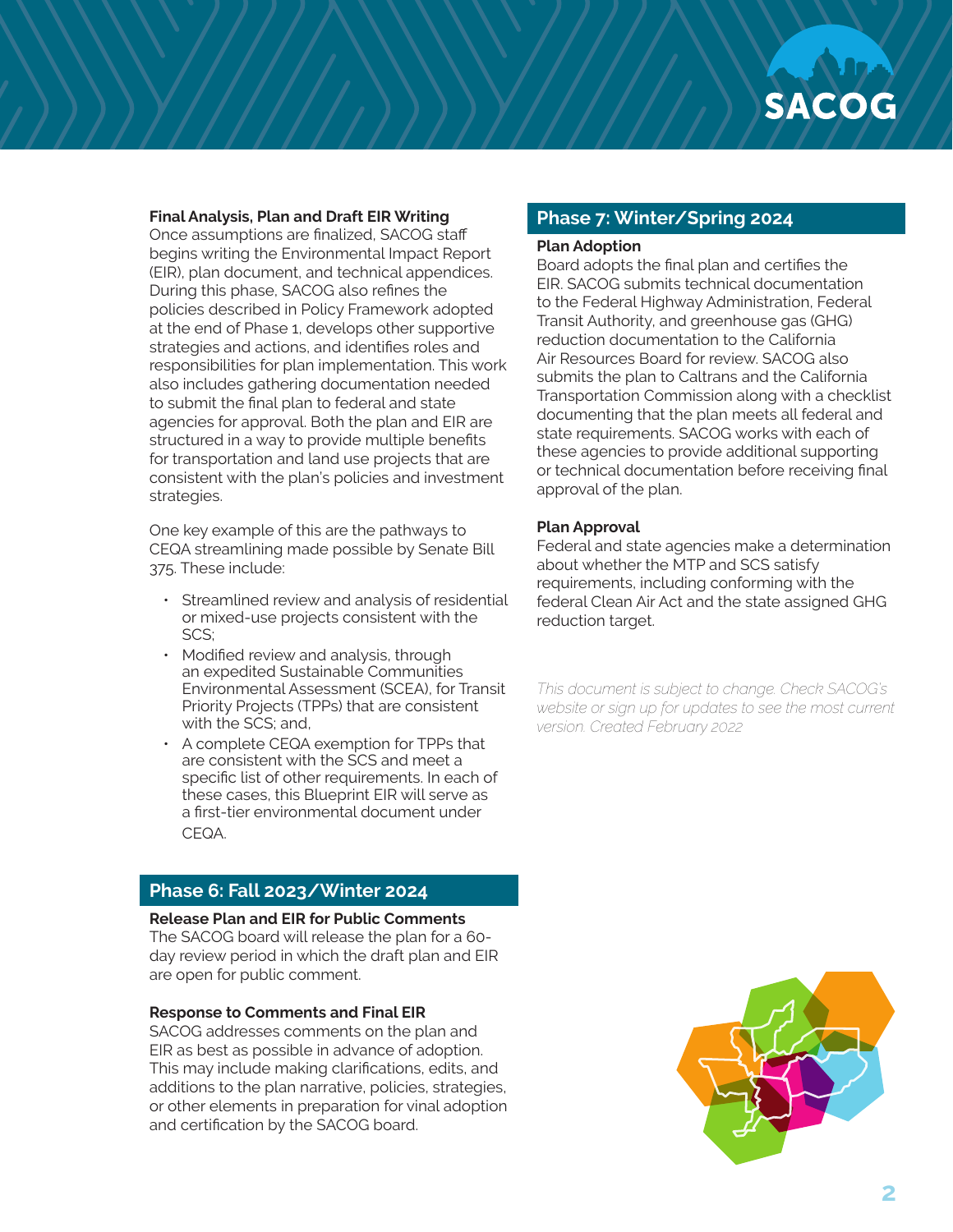

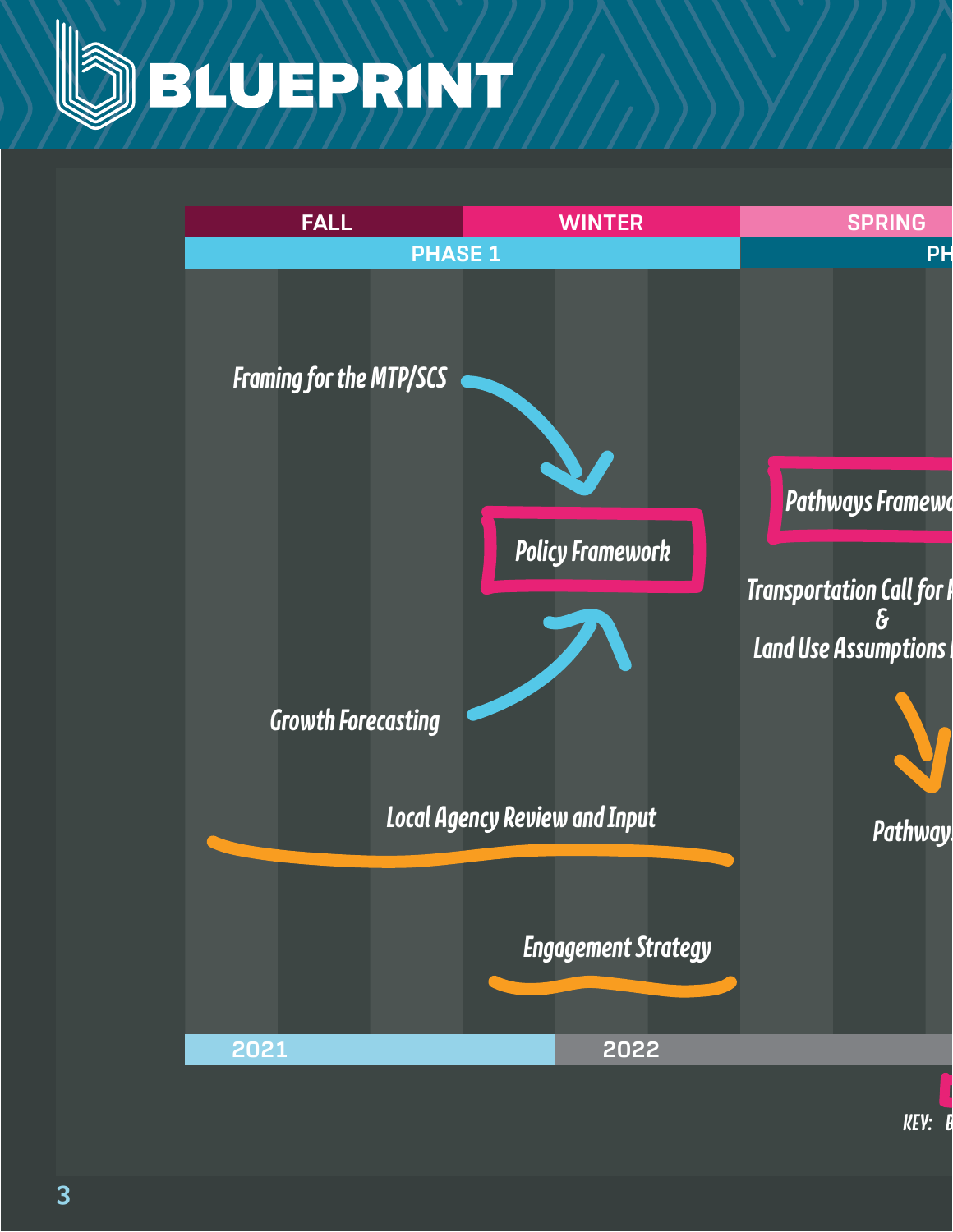

**Alba** 

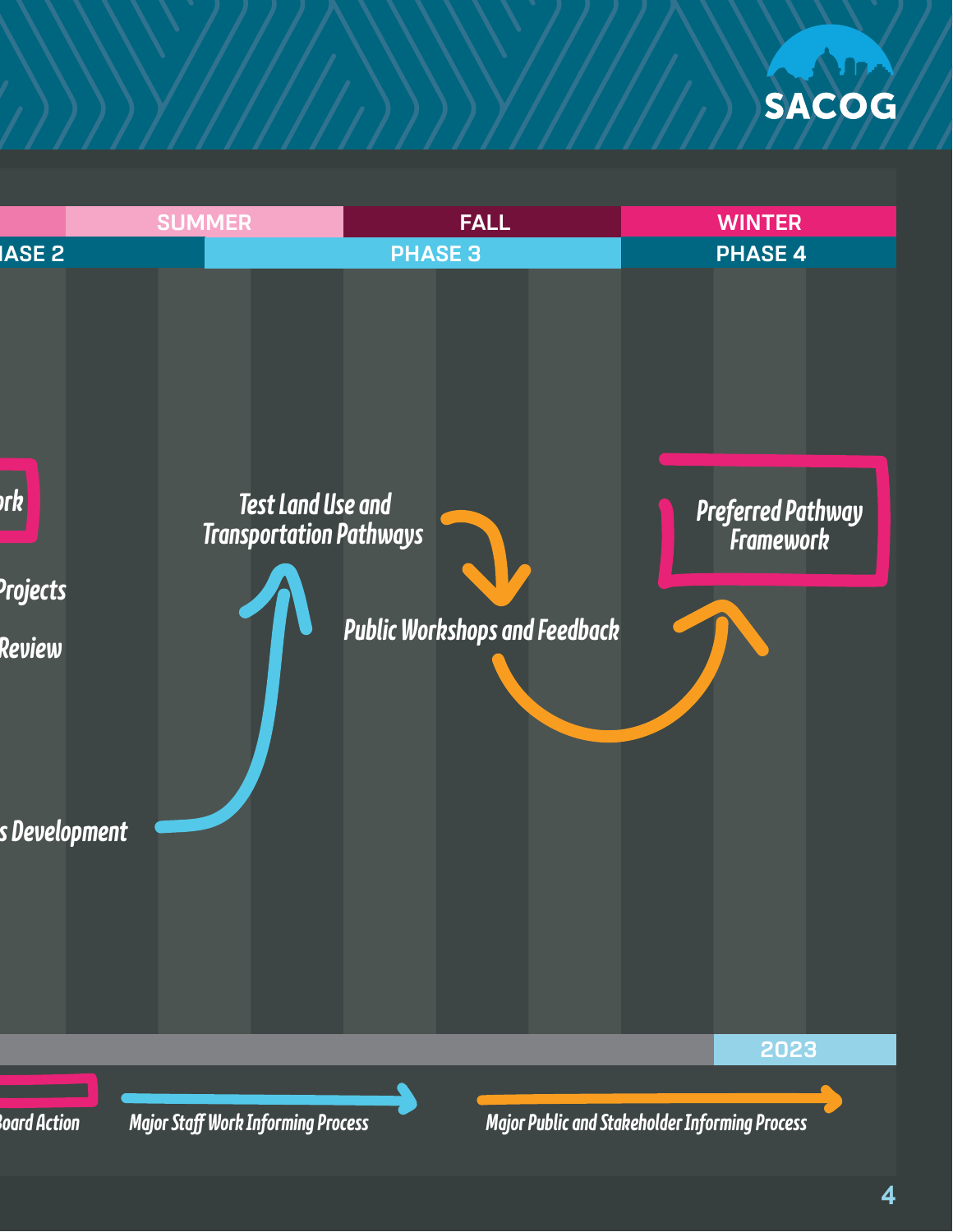